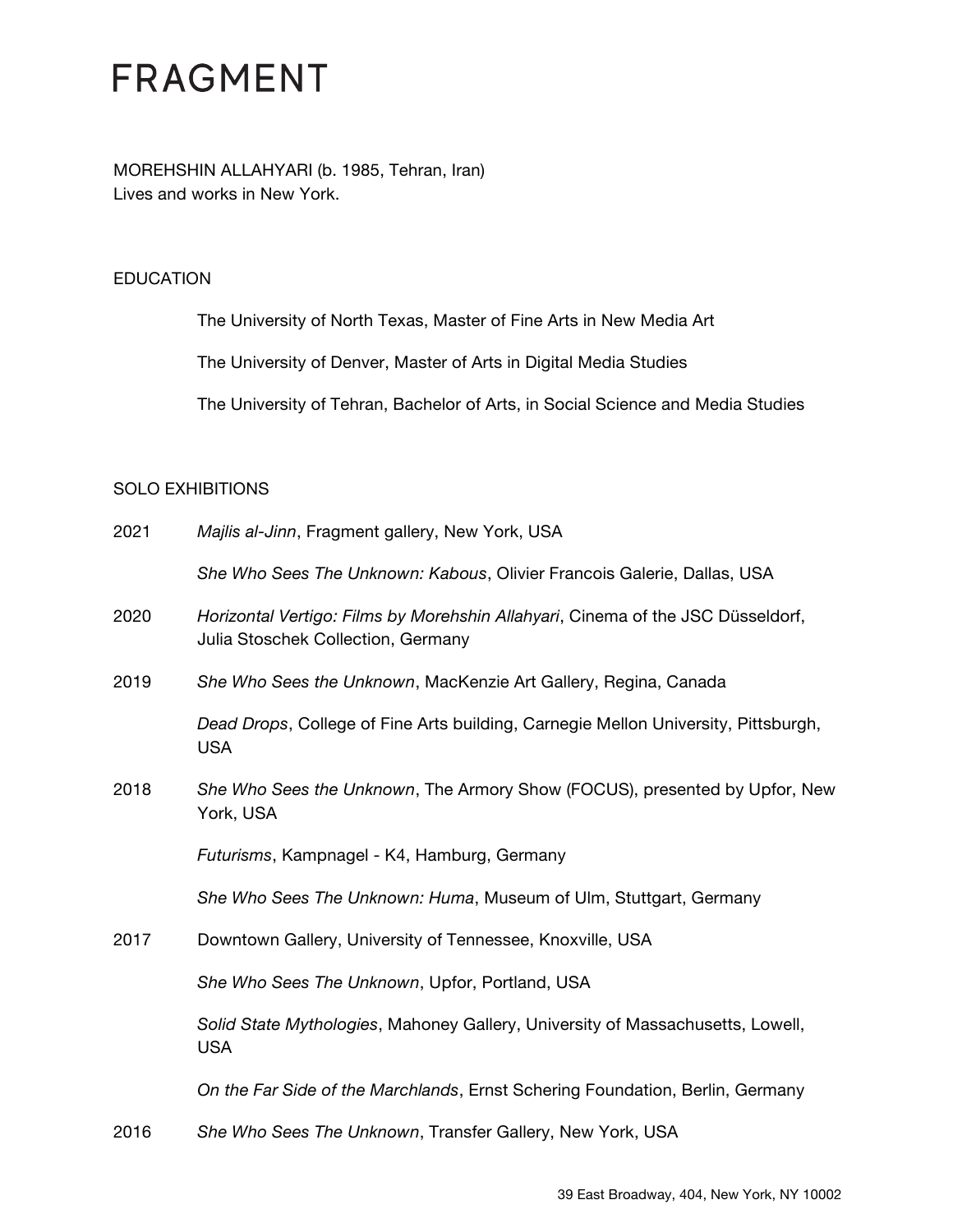*Everything in Between*, Verge Center for the Arts

*Material Speculation*, Trinity Square Video, Toronto, Canada

2015 *Material Speculation:ISIS/Download Series (King Uthal)*, Rhizome (commission)

*Dark Matter* (c. Kimmo Modig and Jesse Jussi Koitela), Such Gallery, Helsinki, Finland

*The 3D Additivist Manifesto*, World Premiere, Transfer Gallery, New York, USA

#### SELECTED GROUP EXHIBITIONS

2021 *Mindbombs*, Kunsthalle Mannheim, Mannheim, Germany

*Tech/Know/Future: From Slang to Structure*, George Segal Gallery, Montclair State University, Montclair, NJ

*Present Continuous Pasts*, Museum of Contemporary Art Pino Pascali, Bari, Italy

*Oh, Museum*, Cement Fondu, Paddington, Australia

*Data Fiction*, Cairotronica Festival, Cairo Egypt

*Spatial Affairs*, Ludwig Museum, Budapest, Hungary

*Unquiet Objects*, Disjecta Contemporary Art Center, Portland, USA

*Resist! The Art of Resistance*, Rautenstrauch-Joest-Museum, Cologne, Germany

*Social Distancing – Virtual Bonding*, CIVA Festival, Vienna, Austria

2020 *She Who Is Watching*, Wei-Ling Contemporary, Kuala Lumpur, Malaysia

*Afterglow*, Yokohama Triennale 2020, Yokohama, Japan

*24 of 84*, Hartware MedienKunstVerein, Dortmund, Germany

*Rhizomatic Spell* (c. Eva Skopalová), Kvalitar Gallery, Prague, Czech Republic

*Never Spoken Again: Rogue Stories of Science and Collections*, MSU Broad Museum

*Where Do You Want Ghosts to Reside?*, Southern Exposure Gallery, San Francisco, USA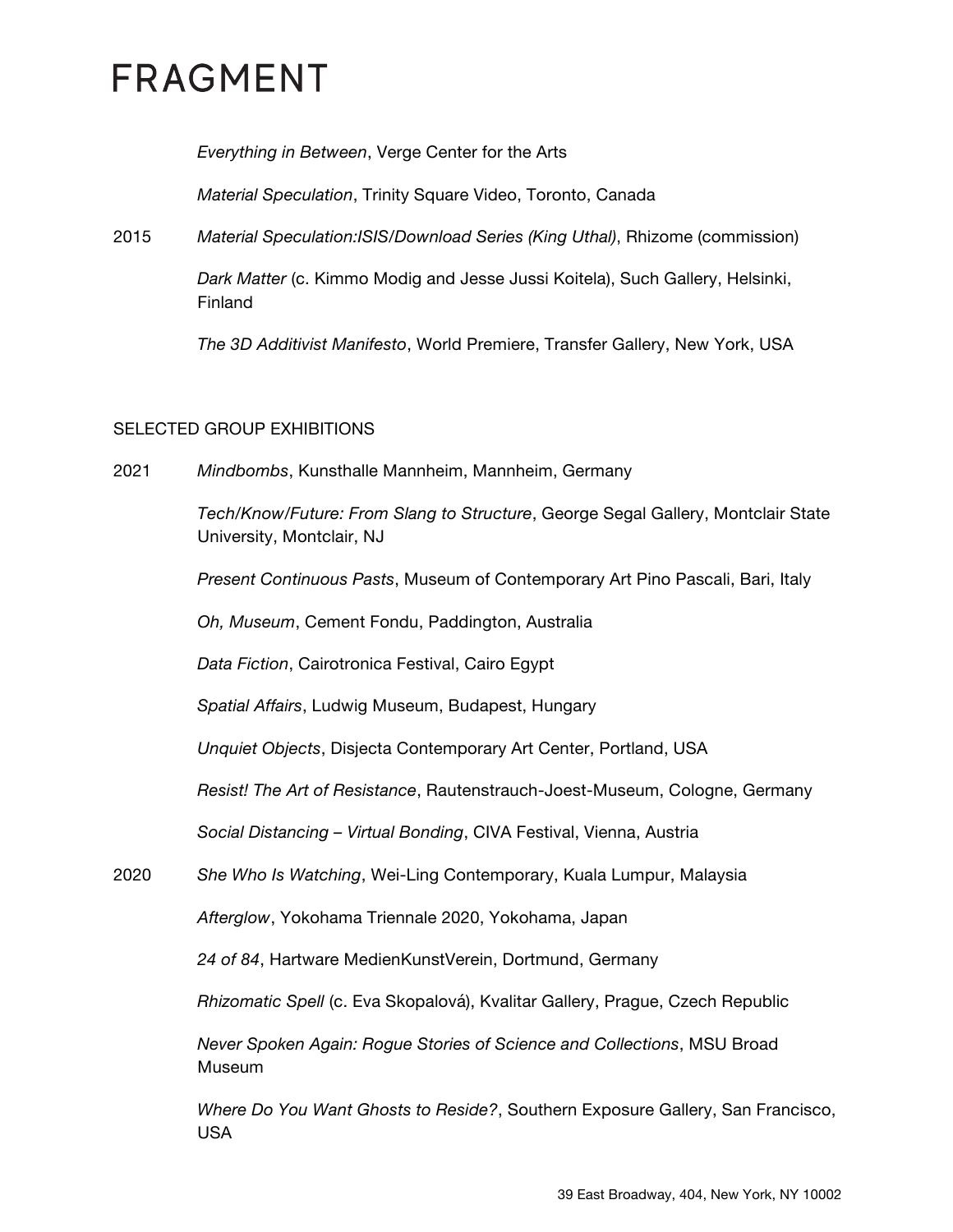2019 *Manual Override* (c. Nora Khan), The Shed, New York, USA

*Beyond Geographies: Contemporary Art and Muslim Experience*, Gallery at BRIC House, New York, USA

*Utopian Imagination*, The Ford Foundation Gallery, New York, USA

*The Art Happens Here: Net Art's Archival Poetics*, Peeler Art Center, Depauw University, Greencastle, USA

*What Remains*, Imperial War Museum, London, UK

*Computer Grrls*, MU, Eindhoven, Netherlands

*Quid est Veritas?*, Annka Kultys Gallery, London, UK

*Apocalypse*, Schneider Museum of Art, Ashland, USA

*Tomorrows*, Festival Cinémas Différents et Expérimentaux de Paris, Paris, France

*Memory and Place*, Gould Gallery, University of Washington, Seattle, USA

*Computer Grrls*, La Gaîté Lyrique, Paris, France

*Refiguring Binaries*, Pioneer Works, New York, NY

*Refiguring the Future*, *REFRESH*, presented by Eyebeam, 205 Hudson Gallery, New York, USA

*Speculative Cultures: A Virtual Reality Exhibition*, The New School, New York, USA

*The Art Happens Here: Net Art's Archival Poetics*, New Museum, New York, USA

*Re-Figure-Ground* (c. Kelani Nichole), arebyte, London City Island, UK

*Translation of Complexity*, sound:frame at Aa Collections, Vienna, Austria

2018 *Computer Grrls*, Hartware MedienKunstVerein, Dortmund, Germany

*A World Without Us*, Impakt Center for Media Culture, Utrecht, The Netherlands

*Agency* (c. James Bridle), Nome Gallery, Berlin, Germany

*En Fuyant*, Ils Cherchent une Arme 3/3, Maison Populaire, Montreuil, France

*Plastic Entanglements*, Jordan Schnitzer Museum of Art, Eugene, USA

*Beautiful World Where Are You?*, Liverpool Biennial 2018, FACT, Liverpool, UK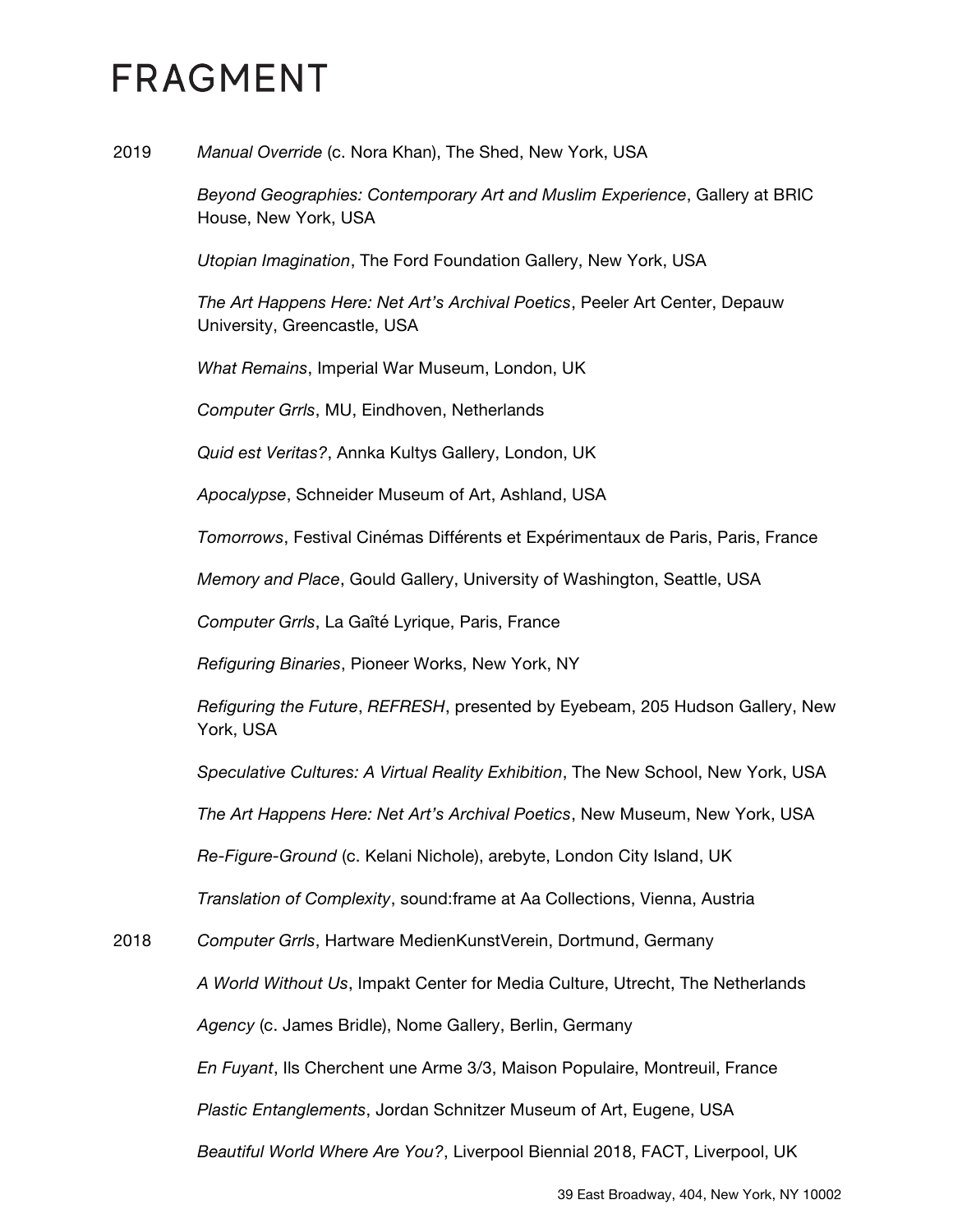*Colleagues Wanted I*, Alpha Nova Galerie Futura, Berlin, Germany

*Refiguring the Future Performance Series: Breaching Towards Other Futures*, The Rubin Museum of Art, New York, USA

*DiMoDA 3.0: Talismans (74L15M4N5) + Mind Body Dualism (MND//BDY*), 3LD, New York, USA

*La technologia somos nosotrxs*, Contemporary Art Center of Quito, Ecuador

*This Site is Under Revolution*, Moscow International Biennale For Young Art, MMOMA, Moscow, Russia

*Do you Want to Quit? Intimacy, Site, Self*, University of California, Irvine, USA

*Statues Also Die*, Fondazione Sandretto Re Rebaudengo, Turin, Italy

2017 *Open Codes: Living in Digital Worlds, ZKM*, Center for Art and Media, Karlsruhe, Germany

*Archeonauts*, Galerie Charlot, Tel Aviv, Israel

*Neotopia: Data and Humanity*, Art Center Nabi, Seoul, South Korea

NEoN Digital Arts Festival, Dundee, Scotland

*Contemporary Ruins*, KAI 10, Arthena Foundation, C. Julia Höner and Ludwig Seyfarth, Düsseldorf, Germany

*Non-Compliant Futures*, Sight & Sound 2017, Eastern Bloc, Montreal

*Haunted Machines and Wicked Problems*, Impakt Festival, Utrecht, Netherlands

*Materializing the Internet*, MU artspace, Eindhoven, Netherlands

*Futureproof*, Hurford Center at Haverford College, Haverford, USA

*Designing Desire*, FACT Gallery, Liverpool, UK

*Forever Fornever*, Edward Mitchell Bannister Gallery, Rhode Island College, Providence, USA

*Digital Design Weekend*, Victoria and Albert Museum, London, England

*Alien Matter*, Haus der Kulturen der Welt + Transmediale Festival, Berlin, Germany

*Suspended Territories*, Marta Herford, Herford, Germany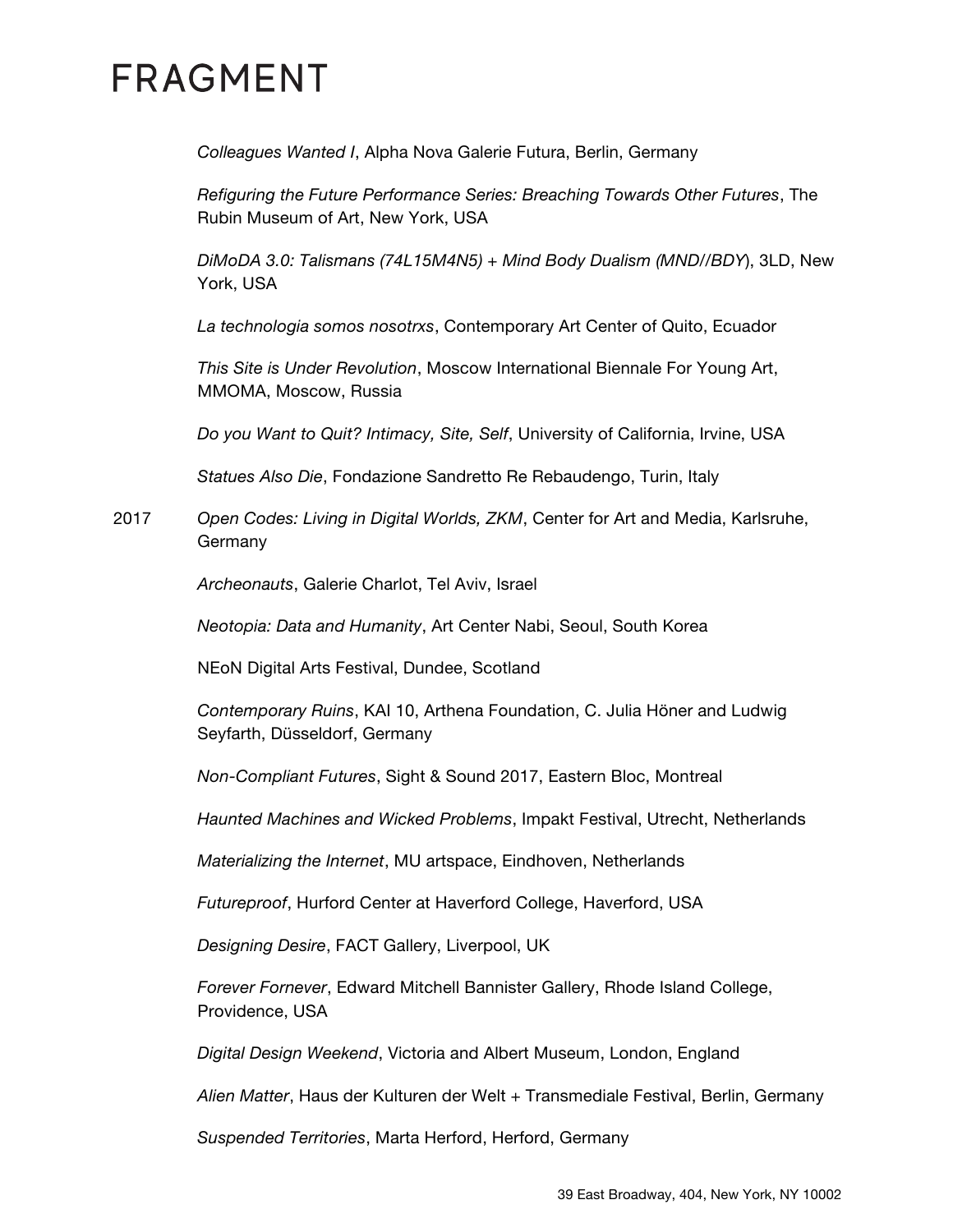*The World Without Us*, Galerija Vžigalica, Ljubljana, Slovenia

*Mutations-Créations: Imprimer le monde*, Centre Pompidou, Paris, France

*Tomorrows: Urban fictions for possible futures*, Diplareios School, Onassis Cultural Centre, Greece

*Archeonauts*, Galerie Charlot, Paris, France

*How much of this is fiction*., FACT Gallery, Liverpool, UK

*How much of this is fiction*., Haus der elektronischen Künste Basel, Switzerland

*Iconoclastic*, Cooley Gallery, Reed College, Portland, USA

*As if*. The media artist as trickster, Framer Framed, Amsterdam, Netherlands

*Hacking / Modding / Remixing as feminist protest*, Miller Gallery, Carnegie Mellon University, USA

2016 *Missed Connection*, Julia Stoschek Collection, Düsseldorf, Germany

*A World of Fragile Parts*, Venice Biennale, 15th International Architecture Exhibition, Venice, Italy

*Hybrids*, Ars Electronica Linz, Onassis Cultural Centre, Athens, Greece

*For Play*, MU, Eindhoven, The Netherlands

*Out of Hand; Materializing the Digital*, Museum of Applied Arts & Sciences, Sydney, Australia

*Dance with flARmingos*, Queens International, Queens Museum, New York, USA

*The Missing: Rebuilding the Past*, The Anya and Andrew Shiva Gallery, New York, USA

*Archive Fever: Future Imaginings of Things Past*, B4bel4b Gallery, Oakland, USA

2015 *X+1*, Museum of Contemporary Art, Montréal, Québec

*Nietzsche was a Man*, Pori Art Museum, Pori, Finland

*Material Girl*, Dunlop Art Gallery, Regina, Saskatchewan

2014 *Sympathy for the Devil*, Hello Project Gallery + Semigloss Magazine, Houston, USA

*CIPHER: REFRACTION* (c. Giselle Zatonyl), CultureHub, New York, USA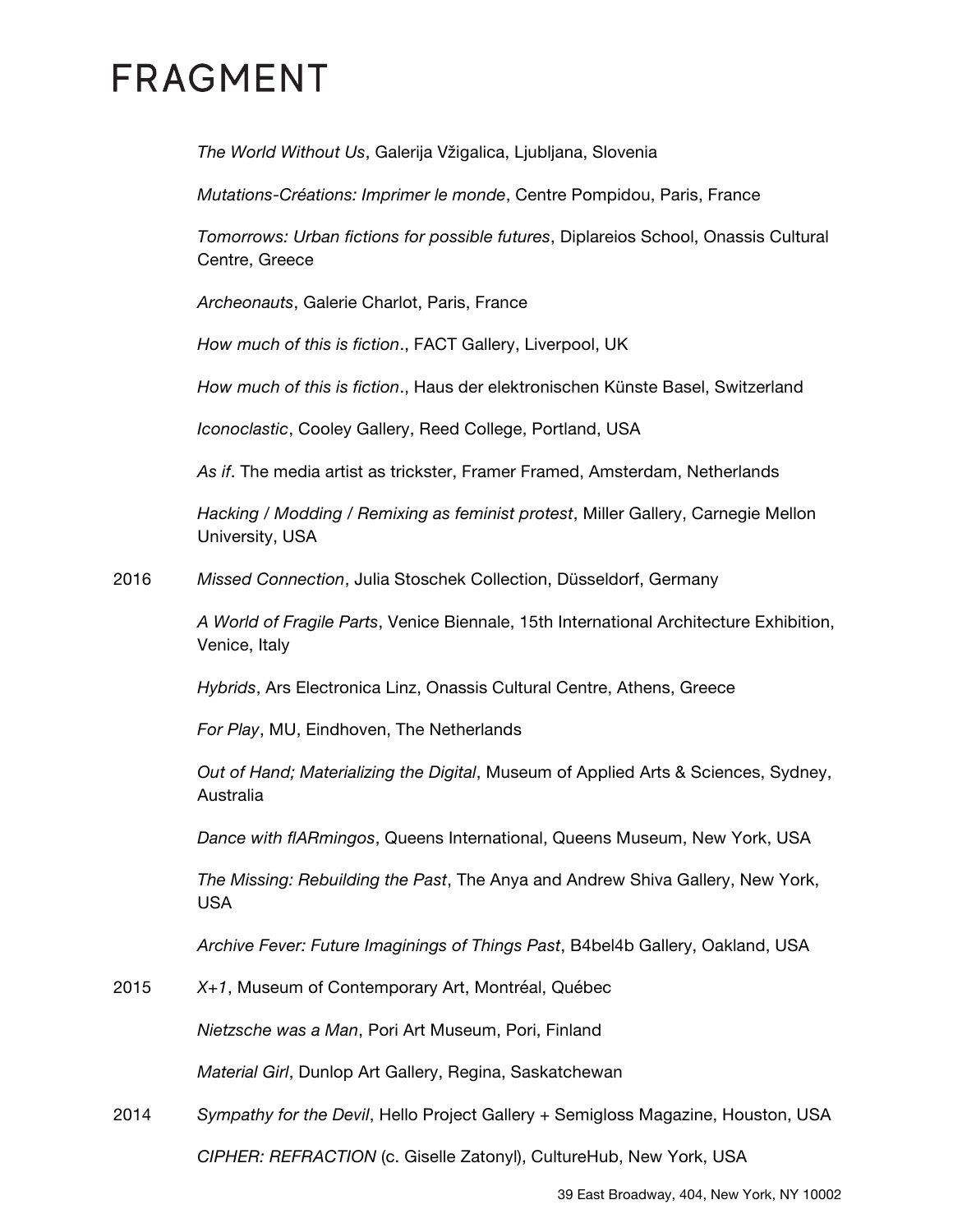*Click Click Click*, Whitebox Gallery, New York, USA *Theory of Survival*, Southern Exposure Gallery, San Francisco, USA *Bitrates*, Daralhokoomeh Project, Shiraz Art House, Shiraz, Iran *Dark Matter*, Material Art Fair, Mexico City, Mexico

#### RESIDENCIES, GRANTS & AWARDS

- 2021 United States Artists Fellowship Award, Media category
- 2020 Digital Rapid Response Fellowship, Eyebeam, New York, USA
- 2019 Denniston Hill Residency, Catskill, New York, USA

The Joan Mitchell Foundation Painters & Sculptors Grant

The Sundance Institute New Frontier International Fellowship, Sundance Film Festival

Commission for Kabous from The Shed, Manual Override exhibition curated by Nora Khan

2018 Commission for The Laughing Snake from The Whitney Museum of American Art, Liverpool Biennial and FACT Liverpool

> Rhizome Commission for Physical Tactics for Digital Colonialism, New Museum, New York, USA

Commission for The 3D Additivist Manifesto, SFMOMA Collection

Visual Arts Residency, Harvest Works, New York, USA

Art and Technology Residency, Pioneer Works, New York, USA

2017 FACT (Foundation for Art and Creative Technology), Liverpool, UK

Sculpture Award, Institute of Digital Art, Germany

Visiting Scholar Grant, The LaGuardia Studio, New York University

- 2016 The Download, Rhizome Commission, Rhizome Foreign Policy's 2016 Global Thinkers award, Washington DC
- 2016-17 Research Residency, Eyebeam, New York, NY